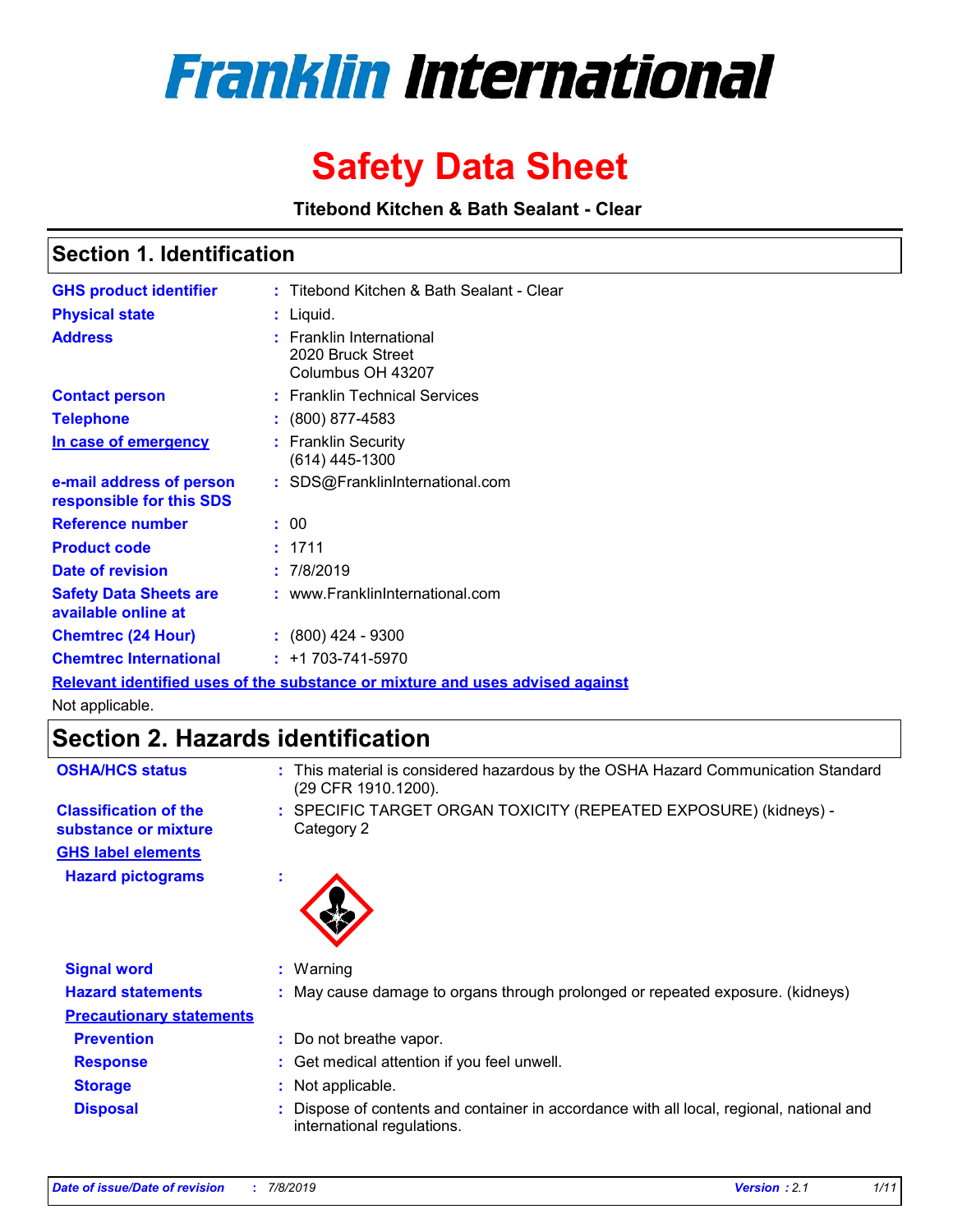# **Section 2. Hazards identification**

**Hazards not otherwise classified**

**:** None known.

# **Section 3. Composition/information on ingredients**

#### **Substance/mixture :** Mixture

| <b>Ingredient name</b> | 70 | <b>CAS number</b> |
|------------------------|----|-------------------|
| ethanediol             |    | 107-21-1          |

Any concentration shown as a range is to protect confidentiality or is due to batch variation.

**There are no additional ingredients present which, within the current knowledge of the supplier and in the concentrations applicable, are classified as hazardous to health or the environment and hence require reporting in this section.**

**Occupational exposure limits, if available, are listed in Section 8.**

### **Section 4. First aid measures**

#### **Description of necessary first aid measures**

| <b>Eye contact</b>                                 | : Immediately flush eyes with plenty of water, occasionally lifting the upper and lower<br>eyelids. Check for and remove any contact lenses. Continue to rinse for at least 10<br>minutes. Get medical attention following exposure or if feeling unwell.                                                                                                                                                                                                                                                                                                                                                                                                                                                                                                                                                         |
|----------------------------------------------------|-------------------------------------------------------------------------------------------------------------------------------------------------------------------------------------------------------------------------------------------------------------------------------------------------------------------------------------------------------------------------------------------------------------------------------------------------------------------------------------------------------------------------------------------------------------------------------------------------------------------------------------------------------------------------------------------------------------------------------------------------------------------------------------------------------------------|
| <b>Inhalation</b>                                  | : Remove victim to fresh air and keep at rest in a position comfortable for breathing. If<br>not breathing, if breathing is irregular or if respiratory arrest occurs, provide artificial<br>respiration or oxygen by trained personnel. It may be dangerous to the person providing<br>aid to give mouth-to-mouth resuscitation. Get medical attention following exposure or if<br>feeling unwell. If unconscious, place in recovery position and get medical attention<br>immediately. Maintain an open airway. Loosen tight clothing such as a collar, tie, belt<br>or waistband.                                                                                                                                                                                                                              |
| <b>Skin contact</b>                                | : Flush contaminated skin with plenty of water. Remove contaminated clothing and<br>shoes. Continue to rinse for at least 10 minutes. Get medical attention following<br>exposure or if feeling unwell. Wash clothing before reuse. Clean shoes thoroughly<br>before reuse.                                                                                                                                                                                                                                                                                                                                                                                                                                                                                                                                       |
| <b>Ingestion</b>                                   | : Wash out mouth with water. Remove dentures if any. Remove victim to fresh air and<br>keep at rest in a position comfortable for breathing. If material has been swallowed and<br>the exposed person is conscious, give small quantities of water to drink. Stop if the<br>exposed person feels sick as vomiting may be dangerous. Do not induce vomiting<br>unless directed to do so by medical personnel. If vomiting occurs, the head should be<br>kept low so that vomit does not enter the lungs. Get medical attention following<br>exposure or if feeling unwell. Never give anything by mouth to an unconscious person.<br>If unconscious, place in recovery position and get medical attention immediately.<br>Maintain an open airway. Loosen tight clothing such as a collar, tie, belt or waistband. |
| Most important symptoms/effects, acute and delayed |                                                                                                                                                                                                                                                                                                                                                                                                                                                                                                                                                                                                                                                                                                                                                                                                                   |
| <b>Potential acute health effects</b>              |                                                                                                                                                                                                                                                                                                                                                                                                                                                                                                                                                                                                                                                                                                                                                                                                                   |
| <b>Eye contact</b>                                 | : This product may irritate eyes upon contact.                                                                                                                                                                                                                                                                                                                                                                                                                                                                                                                                                                                                                                                                                                                                                                    |
| <b>Inhalation</b>                                  | : No known significant effects or critical hazards.                                                                                                                                                                                                                                                                                                                                                                                                                                                                                                                                                                                                                                                                                                                                                               |
| <b>Skin contact</b>                                | : No known significant effects or critical hazards.                                                                                                                                                                                                                                                                                                                                                                                                                                                                                                                                                                                                                                                                                                                                                               |
| <b>Ingestion</b>                                   | : No known significant effects or critical hazards.                                                                                                                                                                                                                                                                                                                                                                                                                                                                                                                                                                                                                                                                                                                                                               |
| <b>Over-exposure signs/symptoms</b>                |                                                                                                                                                                                                                                                                                                                                                                                                                                                                                                                                                                                                                                                                                                                                                                                                                   |
| <b>Eye contact</b>                                 | : No specific data.                                                                                                                                                                                                                                                                                                                                                                                                                                                                                                                                                                                                                                                                                                                                                                                               |
| <b>Inhalation</b>                                  | : No specific data.                                                                                                                                                                                                                                                                                                                                                                                                                                                                                                                                                                                                                                                                                                                                                                                               |
| <b>Skin contact</b>                                | : No specific data.                                                                                                                                                                                                                                                                                                                                                                                                                                                                                                                                                                                                                                                                                                                                                                                               |
| <b>Ingestion</b>                                   | : No specific data.                                                                                                                                                                                                                                                                                                                                                                                                                                                                                                                                                                                                                                                                                                                                                                                               |
|                                                    | Indication of immediate medical attention and special treatment needed, if necessary                                                                                                                                                                                                                                                                                                                                                                                                                                                                                                                                                                                                                                                                                                                              |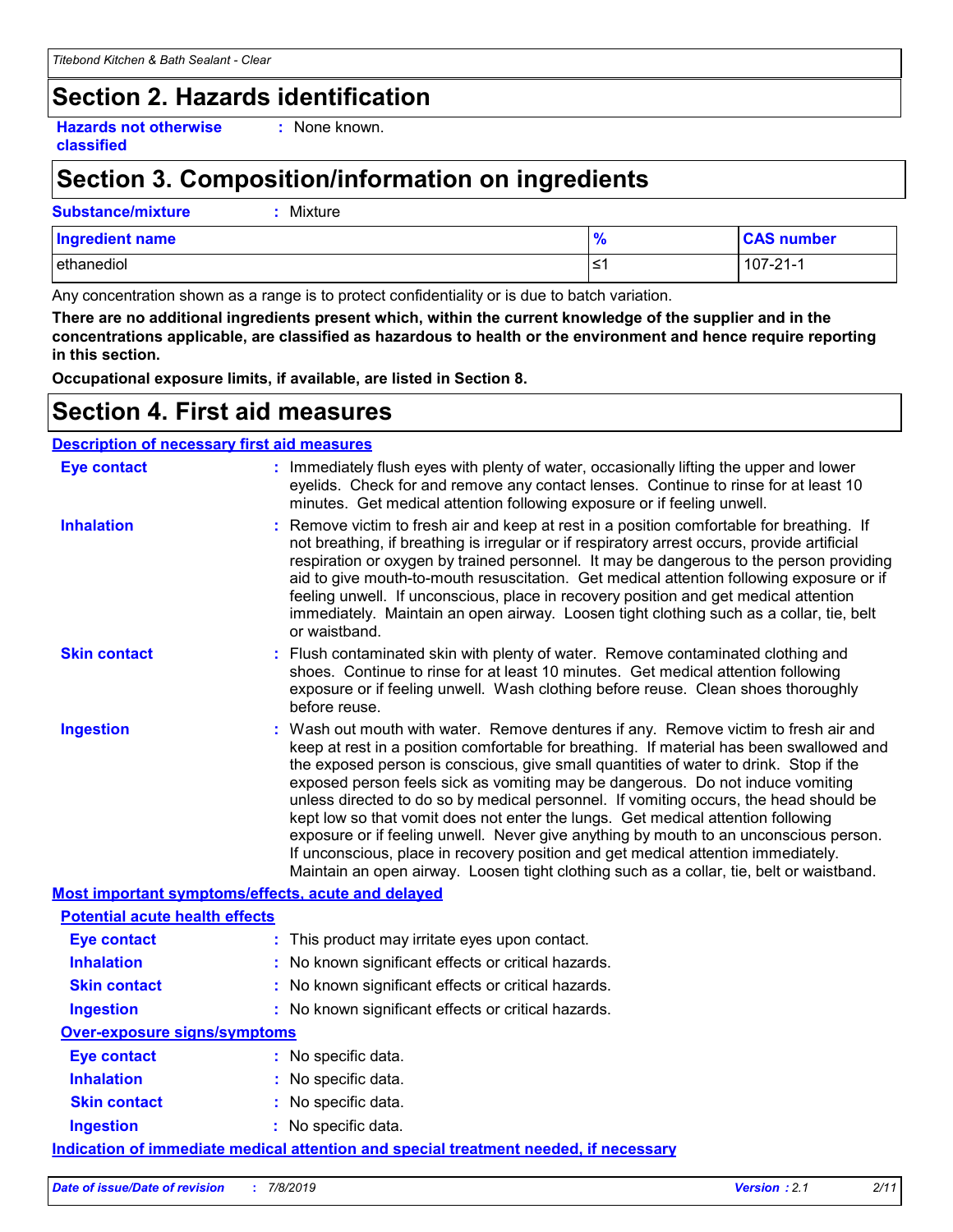# **Section 4. First aid measures**

| <b>Notes to physician</b>         | : Treat symptomatically. Contact poison treatment specialist immediately if large<br>quantities have been ingested or inhaled.                                                |
|-----------------------------------|-------------------------------------------------------------------------------------------------------------------------------------------------------------------------------|
| <b>Specific treatments</b>        | : No specific treatment.                                                                                                                                                      |
| <b>Protection of first-aiders</b> | : No action shall be taken involving any personal risk or without suitable training. It may<br>be dangerous to the person providing aid to give mouth-to-mouth resuscitation. |

**See toxicological information (Section 11)**

### **Section 5. Fire-fighting measures**

| <b>Extinguishing media</b>                               |                                                                                                                                                                                                   |
|----------------------------------------------------------|---------------------------------------------------------------------------------------------------------------------------------------------------------------------------------------------------|
| <b>Suitable extinguishing</b><br>media                   | : Use an extinguishing agent suitable for the surrounding fire.                                                                                                                                   |
| Unsuitable extinguishing<br>media                        | $:$ None known.                                                                                                                                                                                   |
| <b>Specific hazards arising</b><br>from the chemical     | : In a fire or if heated, a pressure increase will occur and the container may burst.                                                                                                             |
| <b>Hazardous thermal</b><br>decomposition products       | No specific data.                                                                                                                                                                                 |
| <b>Special protective actions</b><br>for fire-fighters   | Promptly isolate the scene by removing all persons from the vicinity of the incident if<br>there is a fire. No action shall be taken involving any personal risk or without suitable<br>training. |
| <b>Special protective</b><br>equipment for fire-fighters | : Fire-fighters should wear appropriate protective equipment and self-contained breathing<br>apparatus (SCBA) with a full face-piece operated in positive pressure mode.                          |

### **Section 6. Accidental release measures**

#### **Personal precautions, protective equipment and emergency procedures**

| For non-emergency<br>personnel                               | : No action shall be taken involving any personal risk or without suitable training.<br>Evacuate surrounding areas. Keep unnecessary and unprotected personnel from<br>entering. Do not touch or walk through spilled material. Avoid breathing vapor or mist.<br>Provide adequate ventilation. Wear appropriate respirator when ventilation is<br>inadequate. Put on appropriate personal protective equipment.                                                                                                                                                                                                                                                                                             |
|--------------------------------------------------------------|--------------------------------------------------------------------------------------------------------------------------------------------------------------------------------------------------------------------------------------------------------------------------------------------------------------------------------------------------------------------------------------------------------------------------------------------------------------------------------------------------------------------------------------------------------------------------------------------------------------------------------------------------------------------------------------------------------------|
| For emergency responders                                     | : If specialized clothing is required to deal with the spillage, take note of any information in<br>Section 8 on suitable and unsuitable materials. See also the information in "For non-<br>emergency personnel".                                                                                                                                                                                                                                                                                                                                                                                                                                                                                           |
| <b>Environmental precautions</b>                             | : Avoid dispersal of spilled material and runoff and contact with soil, waterways, drains<br>and sewers. Inform the relevant authorities if the product has caused environmental<br>pollution (sewers, waterways, soil or air).                                                                                                                                                                                                                                                                                                                                                                                                                                                                              |
| <b>Methods and materials for containment and cleaning up</b> |                                                                                                                                                                                                                                                                                                                                                                                                                                                                                                                                                                                                                                                                                                              |
| <b>Small spill</b>                                           | : Stop leak if without risk. Move containers from spill area. Dilute with water and mop up<br>if water-soluble. Alternatively, or if water-insoluble, absorb with an inert dry material and<br>place in an appropriate waste disposal container. Dispose of via a licensed waste<br>disposal contractor.                                                                                                                                                                                                                                                                                                                                                                                                     |
| <b>Large spill</b>                                           | : Stop leak if without risk. Move containers from spill area. Approach release from<br>upwind. Prevent entry into sewers, water courses, basements or confined areas. Wash<br>spillages into an effluent treatment plant or proceed as follows. Contain and collect<br>spillage with non-combustible, absorbent material e.g. sand, earth, vermiculite or<br>diatomaceous earth and place in container for disposal according to local regulations<br>(see Section 13). Dispose of via a licensed waste disposal contractor. Contaminated<br>absorbent material may pose the same hazard as the spilled product. Note: see<br>Section 1 for emergency contact information and Section 13 for waste disposal. |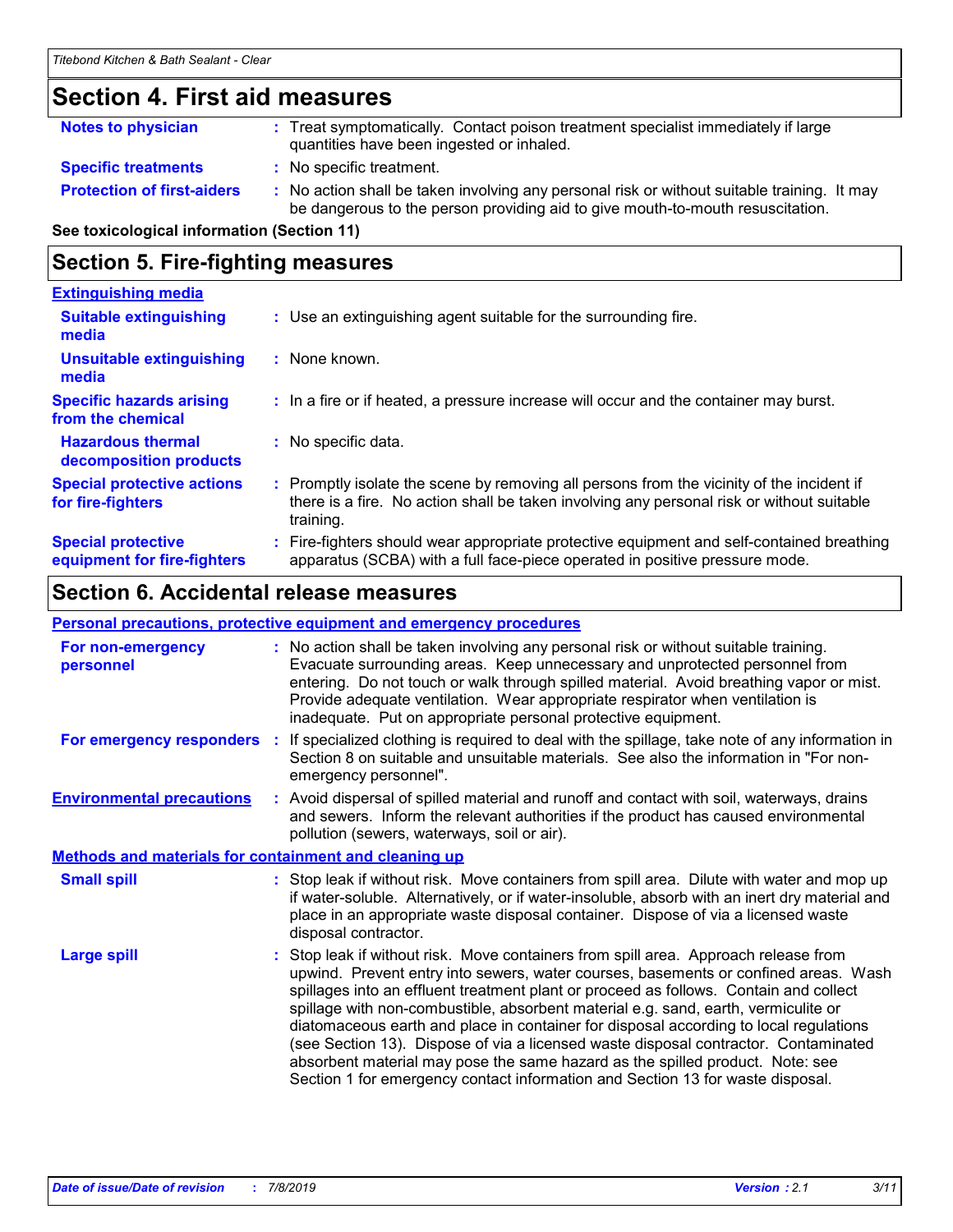### **Section 7. Handling and storage**

#### **Advice on general occupational hygiene Conditions for safe storage, including any incompatibilities** Eating, drinking and smoking should be prohibited in areas where this material is **:** handled, stored and processed. Workers should wash hands and face before eating, drinking and smoking. Remove contaminated clothing and protective equipment before entering eating areas. See also Section 8 for additional information on hygiene measures. Store between the following temperatures: 10 to 26.667°C (50 to 80°F). Store in **:** accordance with local regulations. Store in original container protected from direct sunlight in a dry, cool and well-ventilated area, away from incompatible materials (see Section 10) and food and drink. Keep container tightly closed and sealed until ready for use. Containers that have been opened must be carefully resealed and kept upright to prevent leakage. Do not store in unlabeled containers. Use appropriate containment to avoid environmental contamination. See Section 10 for incompatible materials before handling or use. **Protective measures : Put on appropriate personal protective equipment (see Section 8). Do not breathe interaction of the original content of the atthe interaction of the atthe interaction of the atthe interaction of the** vapor or mist. Do not ingest. Avoid contact with eyes, skin and clothing. Keep in the original container or an approved alternative made from a compatible material, kept tightly closed when not in use. Empty containers retain product residue and can be hazardous. Do not reuse container. **Precautions for safe handling**

### **Section 8. Exposure controls/personal protection**

#### **Control parameters**

#### **Occupational exposure limits**

| <b>Ingredient name</b>                           |  | <b>Exposure limits</b>                                                                                                                                                                                                                                                                                                                                                                          |  |  |  |
|--------------------------------------------------|--|-------------------------------------------------------------------------------------------------------------------------------------------------------------------------------------------------------------------------------------------------------------------------------------------------------------------------------------------------------------------------------------------------|--|--|--|
| ethanediol                                       |  | OSHA PEL 1989 (United States, 3/1989).<br>CEIL: 50 ppm<br>CEIL: 125 mg/m <sup>3</sup><br>ACGIH TLV (United States, 3/2018).<br>STEL: 10 mg/m <sup>3</sup> 15 minutes. Form: Inhalable fraction. Aerosol only.<br>STEL: 50 ppm 15 minutes. Form: Vapor fraction<br>TWA: 25 ppm 8 hours. Form: Vapor fraction                                                                                     |  |  |  |
| <b>Appropriate engineering</b><br>controls       |  | If user operations generate dust, fumes, gas, vapor or mist, use process enclosures,<br>local exhaust ventilation or other engineering controls to keep worker exposure to<br>airborne contaminants below any recommended or statutory limits.                                                                                                                                                  |  |  |  |
| <b>Environmental exposure</b><br><b>controls</b> |  | Emissions from ventilation or work process equipment should be checked to ensure<br>they comply with the requirements of environmental protection legislation. In some<br>cases, fume scrubbers, filters or engineering modifications to the process equipment<br>will be necessary to reduce emissions to acceptable levels.                                                                   |  |  |  |
| <b>Individual protection measures</b>            |  |                                                                                                                                                                                                                                                                                                                                                                                                 |  |  |  |
| <b>Hygiene measures</b>                          |  | Wash hands, forearms and face thoroughly after handling chemical products, before<br>eating, smoking and using the lavatory and at the end of the working period.<br>Appropriate techniques should be used to remove potentially contaminated clothing.<br>Wash contaminated clothing before reusing. Ensure that eyewash stations and safety<br>showers are close to the workstation location. |  |  |  |
| <b>Eye/face protection</b>                       |  | Safety eyewear complying with an approved standard should be used when a risk<br>assessment indicates this is necessary to avoid exposure to liquid splashes, mists,<br>gases or dusts. If contact is possible, the following protection should be worn, unless<br>the assessment indicates a higher degree of protection: safety glasses with side-<br>shields.                                |  |  |  |
| <b>Skin protection</b>                           |  |                                                                                                                                                                                                                                                                                                                                                                                                 |  |  |  |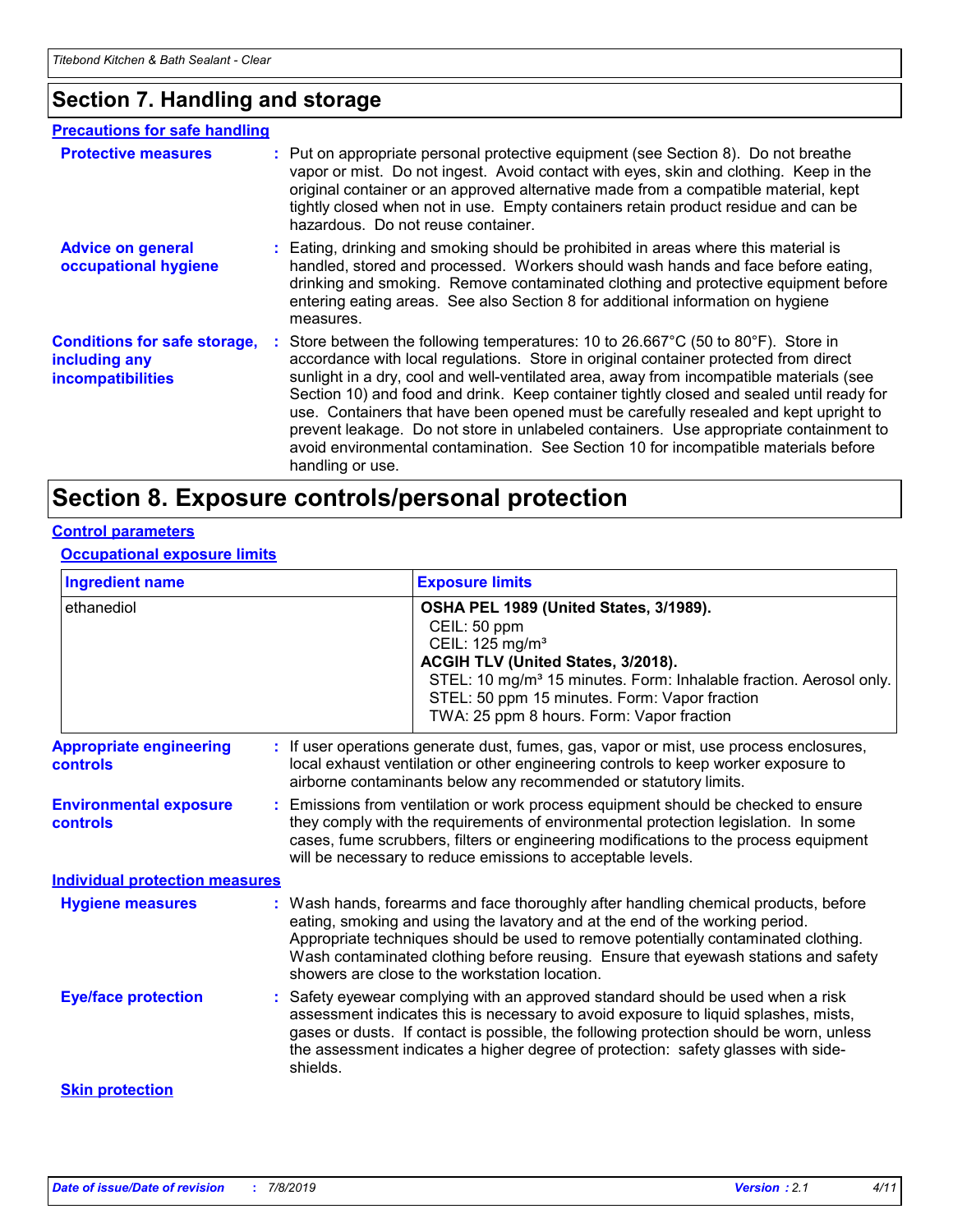# **Section 8. Exposure controls/personal protection**

| <b>Hand protection</b>        | : Chemical-resistant, impervious gloves complying with an approved standard should be<br>worn at all times when handling chemical products if a risk assessment indicates this is<br>necessary. Considering the parameters specified by the glove manufacturer, check<br>during use that the gloves are still retaining their protective properties. It should be<br>noted that the time to breakthrough for any glove material may be different for different<br>glove manufacturers. In the case of mixtures, consisting of several substances, the<br>protection time of the gloves cannot be accurately estimated. |
|-------------------------------|------------------------------------------------------------------------------------------------------------------------------------------------------------------------------------------------------------------------------------------------------------------------------------------------------------------------------------------------------------------------------------------------------------------------------------------------------------------------------------------------------------------------------------------------------------------------------------------------------------------------|
| <b>Body protection</b>        | : Personal protective equipment for the body should be selected based on the task being<br>performed and the risks involved and should be approved by a specialist before<br>handling this product.                                                                                                                                                                                                                                                                                                                                                                                                                    |
| <b>Other skin protection</b>  | : Appropriate footwear and any additional skin protection measures should be selected<br>based on the task being performed and the risks involved and should be approved by a<br>specialist before handling this product.                                                                                                                                                                                                                                                                                                                                                                                              |
| <b>Respiratory protection</b> | : Based on the hazard and potential for exposure, select a respirator that meets the<br>appropriate standard or certification. Respirators must be used according to a<br>respiratory protection program to ensure proper fitting, training, and other important<br>aspects of use.                                                                                                                                                                                                                                                                                                                                    |

## **Section 9. Physical and chemical properties**

| <b>Appearance</b>                                 |                                                                 |
|---------------------------------------------------|-----------------------------------------------------------------|
| <b>Physical state</b>                             | $:$ Liquid.                                                     |
| <b>Color</b>                                      | : Clear.                                                        |
| Odor                                              | : Acrylic. [Slight]                                             |
| <b>Odor threshold</b>                             | $:$ Not available.                                              |
| рH                                                | $: 7.5 \text{ to } 8.5$                                         |
| <b>Melting point</b>                              | : Not available.                                                |
| <b>Boiling point</b>                              | : >93.333°C (>200°F)                                            |
| <b>Flash point</b>                                | : Closed cup: >93.3°C (>199.9°F) [Closed cup]                   |
| <b>Evaporation rate</b>                           | $\leq$ 1 (butyl acetate = 1)                                    |
| <b>Flammability (solid, gas)</b>                  | : Not available.                                                |
| Lower and upper explosive<br>(flammable) limits   | : Not available.                                                |
| <b>VOC (less water, less</b><br>exempt solvents)  | $: 50$ g/l                                                      |
| <b>Volatility</b>                                 | : 41% ( $v/v$ ), 39.51% ( $w/w$ )                               |
| <b>Vapor pressure</b>                             | : 2.3 kPa (17.3 mm Hg) [room temperature]                       |
| <b>Vapor density</b>                              | : Not available.                                                |
| <b>Relative density</b>                           | : 1.16                                                          |
| <b>Solubility</b>                                 | : Soluble in the following materials: cold water and hot water. |
| <b>Solubility in water</b>                        | : Not available.                                                |
| <b>Partition coefficient: n-</b><br>octanol/water | : Not available.                                                |
| <b>Auto-ignition temperature</b>                  | : Not available.                                                |
| <b>Decomposition temperature</b>                  | : Not available.                                                |
| <b>Viscosity</b>                                  | : Not available.                                                |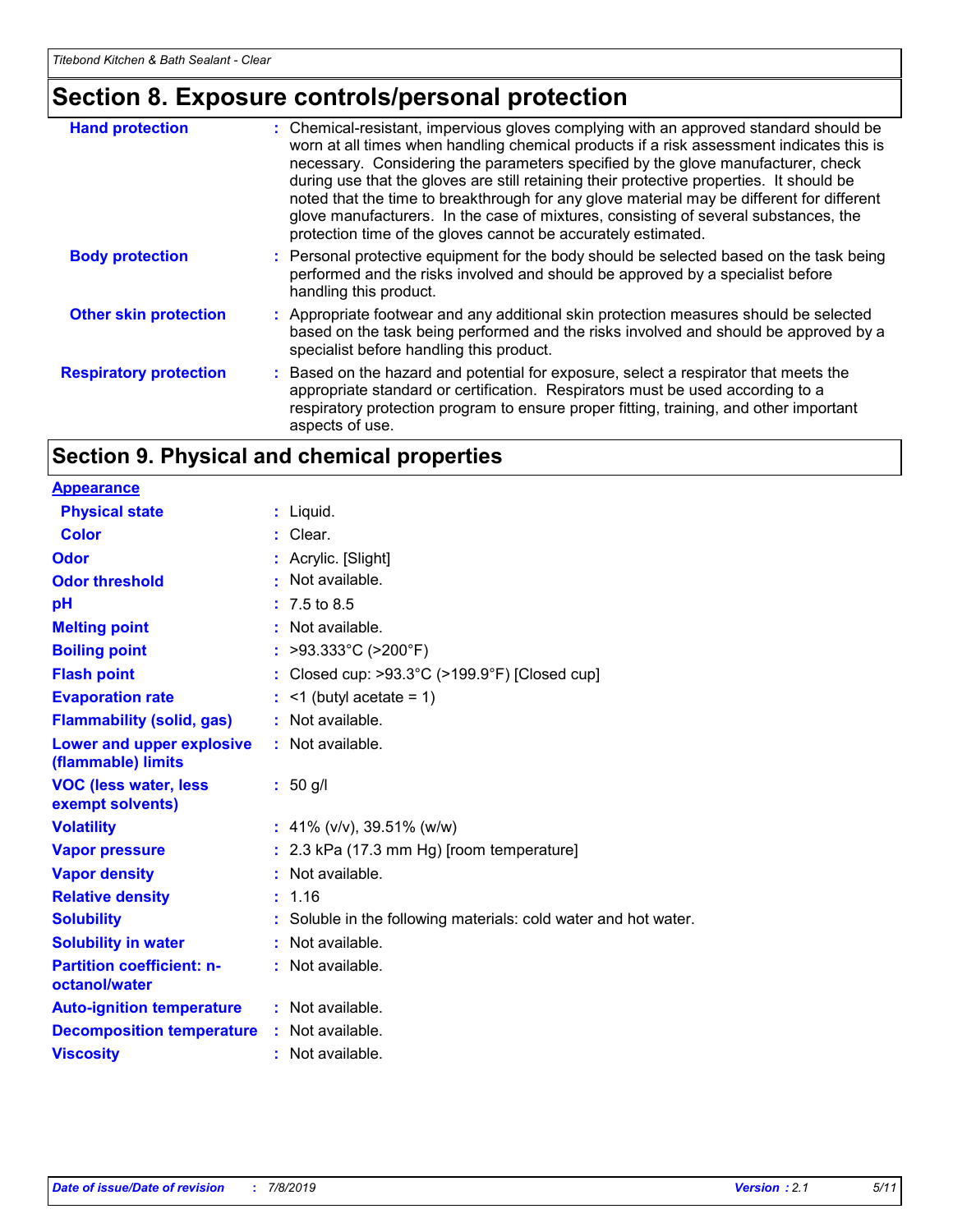# **Section 10. Stability and reactivity**

| <b>Chemical stability</b><br><b>Possibility of hazardous</b><br><b>reactions</b> | : The product is stable.<br>: Under normal conditions of storage and use, hazardous reactions will not occur. |
|----------------------------------------------------------------------------------|---------------------------------------------------------------------------------------------------------------|
|                                                                                  |                                                                                                               |
|                                                                                  |                                                                                                               |
| <b>Conditions to avoid</b>                                                       | : No specific data.                                                                                           |
| <b>Incompatible materials</b>                                                    | : No specific data.                                                                                           |
| <b>Hazardous decomposition</b><br>products                                       | : Under normal conditions of storage and use, hazardous decomposition products should<br>not be produced.     |

# **Section 11. Toxicological information**

### **Information on toxicological effects**

#### **Acute toxicity**

| <b>Product/ingredient name</b> | <b>Result</b>                             | <b>Species</b> | <b>Dose</b>                        | <b>Exposure</b> |
|--------------------------------|-------------------------------------------|----------------|------------------------------------|-----------------|
| I ethanediol                   | <b>LC50 Inhalation Vapor</b><br>LD50 Oral | Rat<br>Rat     | $10.92 \text{ mg/l}$<br>4700 mg/kg | l4 hours        |

#### **Irritation/Corrosion**

| <b>Product/ingredient name</b> | <b>Result</b>            | <b>Species</b> | <b>Score</b> | <b>Exposure</b>            | <b>Observation</b>       |
|--------------------------------|--------------------------|----------------|--------------|----------------------------|--------------------------|
| ethanediol                     | Eyes - Mild irritant     | Rabbit         |              | 24 hours 500<br>milligrams |                          |
|                                | Eyes - Mild irritant     | Rabbit         |              | 1 hours 100<br>milligrams  | $\overline{\phantom{a}}$ |
|                                | Eyes - Moderate irritant | Rabbit         |              | 6 hours 1440<br>milligrams |                          |
|                                | Skin - Mild irritant     | Rabbit         |              | 555<br>milligrams          |                          |

#### **Conclusion/Summary**

**Skin :** May cause skin irritation.

**Eyes :** This product may irritate eyes upon contact.

**Respiratory :** May cause respiratory irritation.

**Sensitization**

Not available.

#### **Mutagenicity**

Not available.

#### **Carcinogenicity**

Not available.

#### **Reproductive toxicity**

Not available.

#### **Teratogenicity**

Not available.

**Specific target organ toxicity (single exposure)**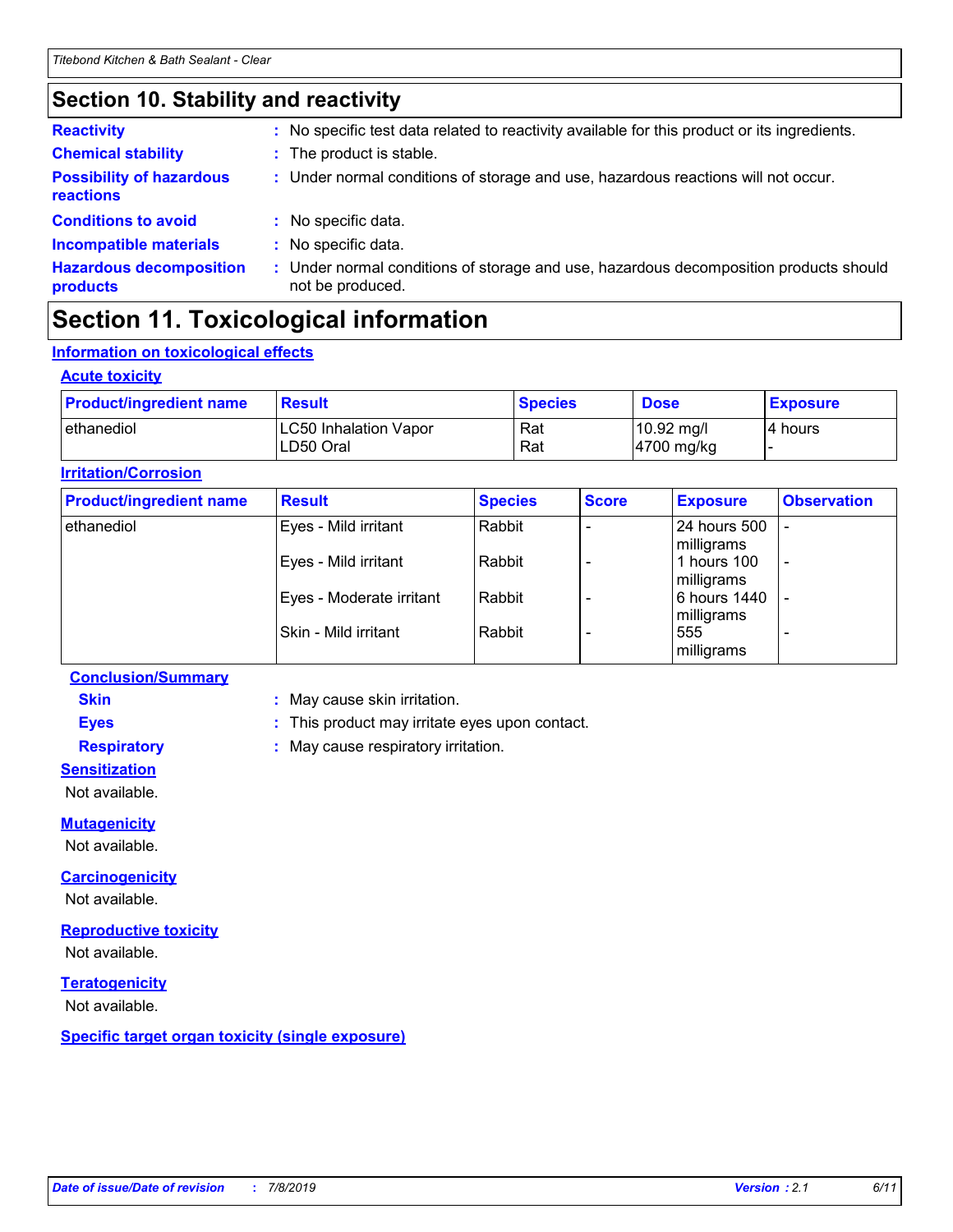# **Section 11. Toxicological information**

| <b>Name</b>                                                                              |  |                                                                      | <b>Category</b>          | <b>Route of</b><br>exposure | <b>Target organs</b>                                            |
|------------------------------------------------------------------------------------------|--|----------------------------------------------------------------------|--------------------------|-----------------------------|-----------------------------------------------------------------|
| ethanediol                                                                               |  |                                                                      | Category 1               | Oral                        | blood, central<br>nervous system<br>(CNS), kidneys and<br>liver |
| <b>Specific target organ toxicity (repeated exposure)</b>                                |  |                                                                      |                          |                             |                                                                 |
| <b>Name</b>                                                                              |  |                                                                      | <b>Category</b>          | <b>Route of</b><br>exposure | <b>Target organs</b>                                            |
| Titebond Kitchen & Bath Sealant - Clear<br>ethanediol                                    |  |                                                                      | Category 2<br>Category 2 | Not determined<br>Oral      | kidneys<br>kidneys                                              |
| <b>Aspiration hazard</b><br>Not available.                                               |  |                                                                      |                          |                             |                                                                 |
| <b>Information on the likely</b><br>routes of exposure                                   |  | : Routes of entry anticipated: Oral, Dermal, Inhalation.             |                          |                             |                                                                 |
| <b>Potential acute health effects</b>                                                    |  |                                                                      |                          |                             |                                                                 |
| <b>Eye contact</b>                                                                       |  | : This product may irritate eyes upon contact.                       |                          |                             |                                                                 |
| <b>Inhalation</b>                                                                        |  | : No known significant effects or critical hazards.                  |                          |                             |                                                                 |
| <b>Skin contact</b>                                                                      |  | : No known significant effects or critical hazards.                  |                          |                             |                                                                 |
| <b>Ingestion</b>                                                                         |  | : No known significant effects or critical hazards.                  |                          |                             |                                                                 |
| <b>Symptoms related to the physical, chemical and toxicological characteristics</b>      |  |                                                                      |                          |                             |                                                                 |
| <b>Eye contact</b>                                                                       |  | : No specific data.                                                  |                          |                             |                                                                 |
| <b>Inhalation</b>                                                                        |  | : No specific data.                                                  |                          |                             |                                                                 |
| <b>Skin contact</b>                                                                      |  | : No specific data.                                                  |                          |                             |                                                                 |
| <b>Ingestion</b>                                                                         |  | : No specific data.                                                  |                          |                             |                                                                 |
| Delayed and immediate effects and also chronic effects from short and long term exposure |  |                                                                      |                          |                             |                                                                 |
| <b>Short term exposure</b>                                                               |  |                                                                      |                          |                             |                                                                 |
| <b>Potential immediate</b><br>effects                                                    |  | : Not available.                                                     |                          |                             |                                                                 |
| <b>Potential delayed effects</b>                                                         |  | : Not available.                                                     |                          |                             |                                                                 |
| Long term exposure                                                                       |  |                                                                      |                          |                             |                                                                 |
| <b>Potential immediate</b><br>effects                                                    |  | : Not available.                                                     |                          |                             |                                                                 |
| <b>Potential delayed effects</b>                                                         |  | : Not available.                                                     |                          |                             |                                                                 |
| <b>Potential chronic health effects</b>                                                  |  |                                                                      |                          |                             |                                                                 |
| Not available.                                                                           |  |                                                                      |                          |                             |                                                                 |
| <b>General</b>                                                                           |  | : May cause damage to organs through prolonged or repeated exposure. |                          |                             |                                                                 |
| <b>Carcinogenicity</b>                                                                   |  | : No known significant effects or critical hazards.                  |                          |                             |                                                                 |
| <b>Mutagenicity</b>                                                                      |  | : No known significant effects or critical hazards.                  |                          |                             |                                                                 |
| <b>Teratogenicity</b>                                                                    |  | No known significant effects or critical hazards.                    |                          |                             |                                                                 |
| <b>Developmental effects</b>                                                             |  | No known significant effects or critical hazards.                    |                          |                             |                                                                 |
| <b>Fertility effects</b>                                                                 |  | : No known significant effects or critical hazards.                  |                          |                             |                                                                 |
| <b>Numerical measures of toxicity</b>                                                    |  |                                                                      |                          |                             |                                                                 |
| <b>Acute toxicity estimates</b>                                                          |  |                                                                      |                          |                             |                                                                 |
| Not available.                                                                           |  |                                                                      |                          |                             |                                                                 |
|                                                                                          |  |                                                                      |                          |                             |                                                                 |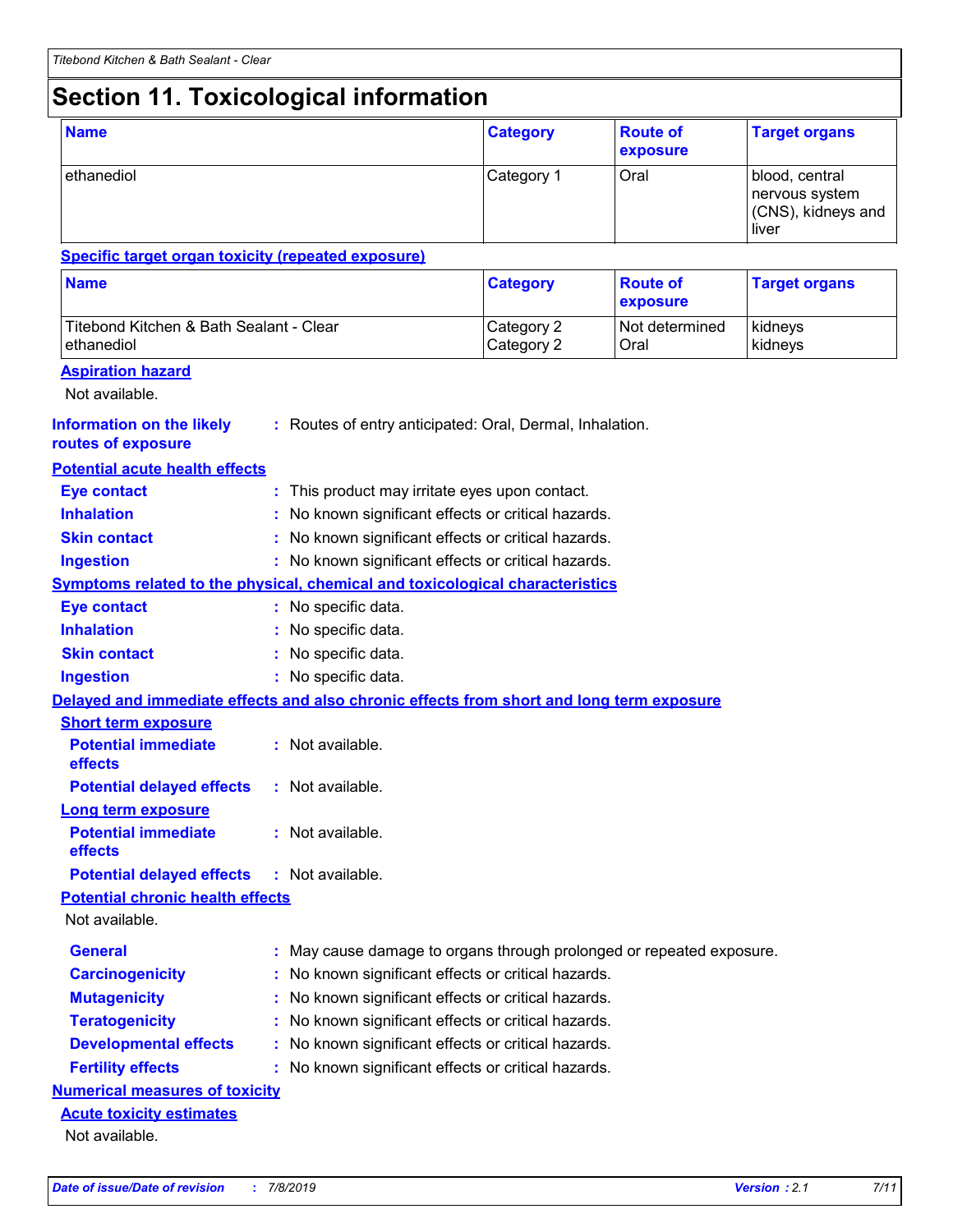# **Section 12. Ecological information**

#### **Toxicity**

| <b>Product/ingredient name</b> | <b>Result</b>                                                  | <b>Species</b>                                                             | <b>Exposure</b>      |
|--------------------------------|----------------------------------------------------------------|----------------------------------------------------------------------------|----------------------|
| ethanediol                     | Acute EC50 10940 mg/l                                          | Algae - Selenastrum<br>capriocornutum                                      | 96 hours             |
|                                | Acute LC50 6900000 µg/l Fresh water                            | Crustaceans - Ceriodaphnia<br>dubia - Neonate                              | 48 hours             |
|                                | Acute LC50 41000000 µg/l Fresh water                           | Daphnia - Daphnia magna -<br>Neonate                                       | 48 hours             |
|                                | Acute LC50 8050000 µg/l Fresh water<br>Chronic NOEC 10000 mg/l | <b>Fish - Pimephales promelas</b><br>Algae - Selenastrum<br>capriocornutum | 96 hours<br>96 hours |

#### **Persistence and degradability**

| <b>Product/ingredient name</b> | <b>Aquatic half-life</b> | ∣ Photolysis | Biodegradability |
|--------------------------------|--------------------------|--------------|------------------|
| <b>l</b> ethanediol            |                          |              | <b>Readily</b>   |

#### **Bioaccumulative potential**

| <b>Product/ingredient name</b> | $\mathsf{LogP}_\mathsf{ow}$ | <b>BCF</b> | <b>Potential</b> |
|--------------------------------|-----------------------------|------------|------------------|
| ethanediol                     | l.36<br>$-1$                | 10         | <b>low</b>       |

#### **Mobility in soil**

| --- <i>------</i> -----                                       |                                                     |
|---------------------------------------------------------------|-----------------------------------------------------|
| <b>Soil/water partition</b><br>coefficient (K <sub>oc</sub> ) | : Not available.                                    |
| <b>Other adverse effects</b>                                  | : No known significant effects or critical hazards. |

### **Section 13. Disposal considerations**

The generation of waste should be avoided or minimized wherever possible. Disposal of this product, solutions and any by-products should at all times comply with the requirements of environmental protection and waste disposal legislation and any regional local authority requirements. Dispose of surplus and non-recyclable products via a licensed waste disposal contractor. Waste should not be disposed of untreated to the sewer unless fully compliant with the requirements of all authorities with jurisdiction. Waste packaging should be recycled. Incineration or landfill should only be considered when recycling is not feasible. This material and its container must be disposed of in a safe way. Care should be taken when handling emptied containers that have not been cleaned or rinsed out. Empty containers or liners may retain some product residues. Avoid dispersal of spilled material and runoff and contact with soil, waterways, drains and sewers. **Disposal methods :**

## **Section 14. Transport information**

|                                      | <b>DOT</b><br><b>Classification</b> | <b>TDG</b><br><b>Classification</b> | <b>Mexico</b><br><b>Classification</b> | <b>ADR/RID</b> | <b>IMDG</b>              | <b>IATA</b>    |
|--------------------------------------|-------------------------------------|-------------------------------------|----------------------------------------|----------------|--------------------------|----------------|
| <b>UN number</b>                     | Not regulated.                      | Not regulated.                      | Not regulated.                         | Not regulated. | Not regulated.           | Not regulated. |
| <b>UN proper</b><br>shipping name    |                                     |                                     |                                        |                |                          |                |
| <b>Transport</b><br>hazard class(es) |                                     |                                     |                                        |                | $\overline{\phantom{0}}$ |                |
| <b>Packing group</b>                 | $\blacksquare$                      |                                     |                                        |                |                          | -              |
|                                      |                                     |                                     |                                        |                |                          |                |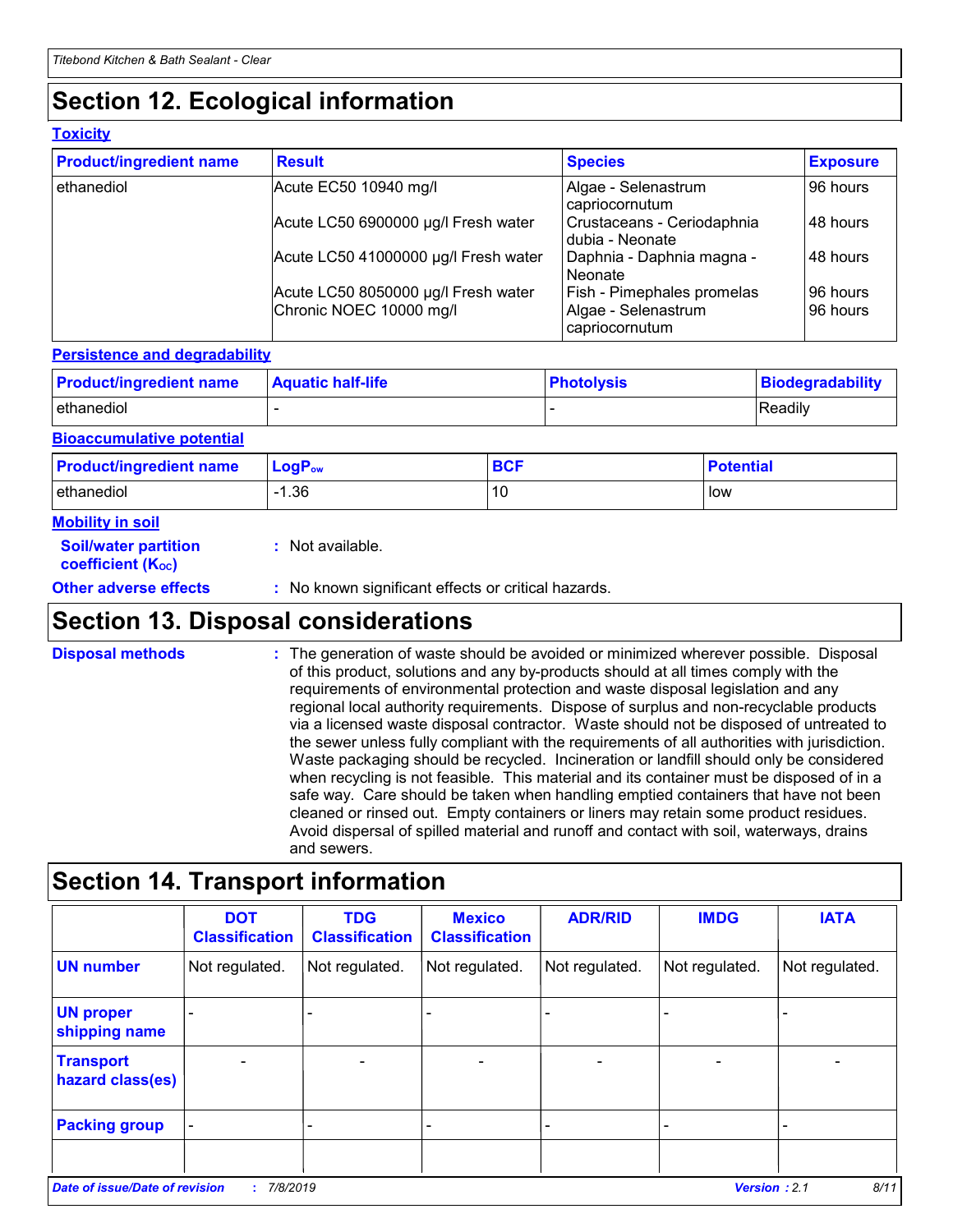### **Section 15. Regulatory information**

#### **U.S. Federal regulations**

**SARA 302/304**

#### **Composition/information on ingredients**

No products were found.

**SARA 304 RQ :** Not applicable.

### **SARA 311/312**

**Classification :** SPECIFIC TARGET ORGAN TOXICITY (REPEATED EXPOSURE) (kidneys) - Category 2

#### **Composition/information on ingredients**

| <b>Name</b> | $\frac{9}{6}$ | <b>Classification</b>                                                                                                                                                                                                                                                                                                                       |
|-------------|---------------|---------------------------------------------------------------------------------------------------------------------------------------------------------------------------------------------------------------------------------------------------------------------------------------------------------------------------------------------|
| ethanediol  | ≤1            | ACUTE TOXICITY (oral) - Category 4<br><b>SKIN IRRITATION - Category 2</b><br><b>EYE IRRITATION - Category 2B</b><br>SPECIFIC TARGET ORGAN TOXICITY (SINGLE EXPOSURE)<br>(blood, central nervous system (CNS), kidneys, liver) (oral) -<br>Category 1<br>SPECIFIC TARGET ORGAN TOXICITY (REPEATED<br>EXPOSURE) (kidneys) (oral) - Category 2 |

#### **State regulations**

| <b>Massachusetts</b> | : None of the components are listed. |
|----------------------|--------------------------------------|
| <b>New York</b>      | : None of the components are listed. |
| <b>New Jersey</b>    | : None of the components are listed. |
| <b>Pennsylvania</b>  | : None of the components are listed. |
|                      |                                      |

#### **California Prop. 65**

WARNING: This product can expose you to Ethylene Glycol, which is known to the State of California to cause birth defects or other reproductive harm. For more information go to www.P65Warnings.ca.gov.

| <b>Ingredient name</b> | No significant risk<br>level | <b>Maximum</b><br>acceptable dosage<br><b>level</b> |
|------------------------|------------------------------|-----------------------------------------------------|
| Ethylene Glycol        |                              | Yes.                                                |

#### **International regulations**

#### **Chemical Weapon Convention List Schedules I, II & III Chemicals** Not listed.

**Montreal Protocol**

Not listed.

#### **Stockholm Convention on Persistent Organic Pollutants**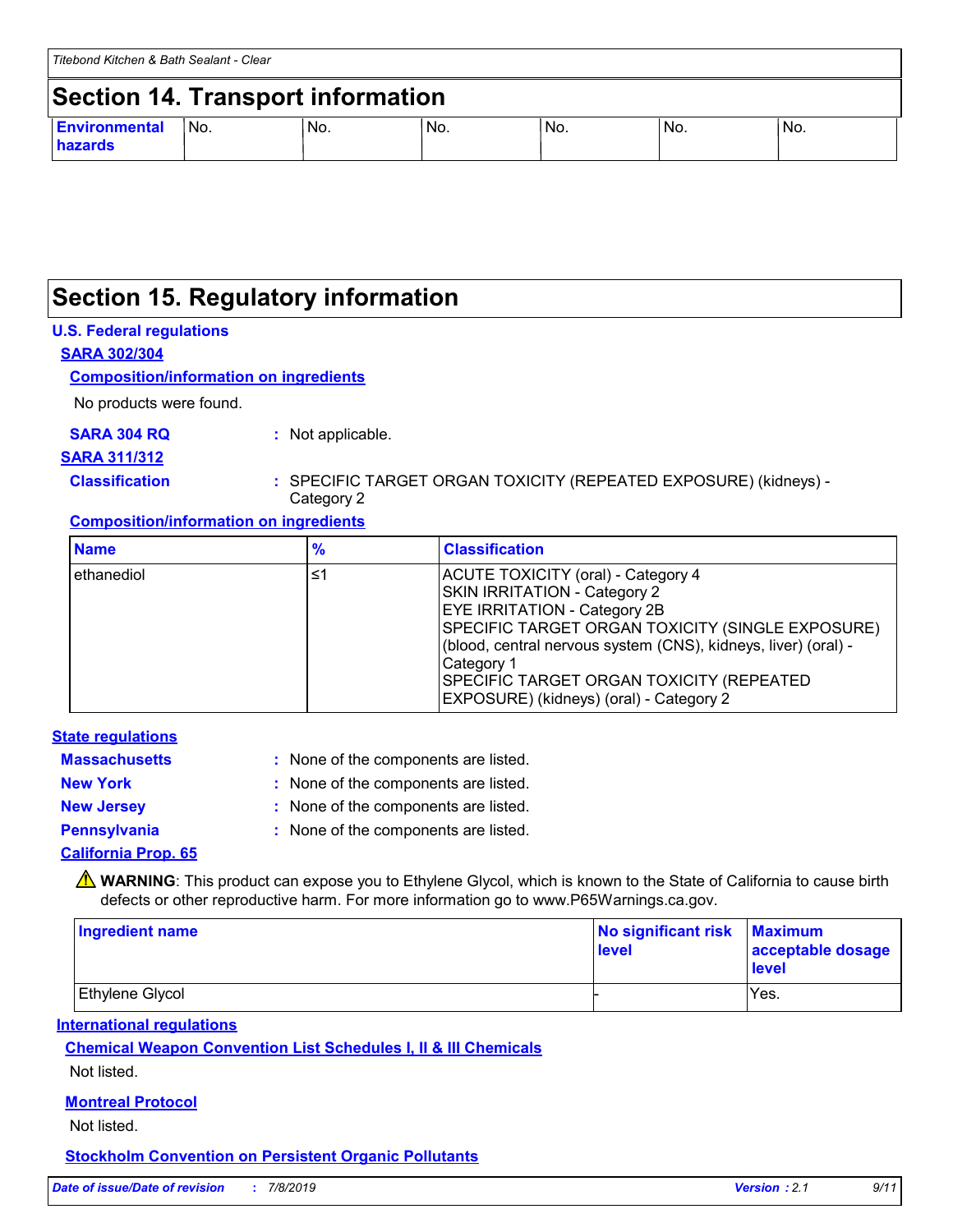# **Section 15. Regulatory information**

Not listed.

### **UNECE Aarhus Protocol on POPs and Heavy Metals**

Not listed.

#### **Inventory list**

**China :** All components are listed or exempted.

**United States TSCA 8(b) inventory**

**:** All components are listed or exempted.

# **Section 16. Other information**

**Hazardous Material Information System (U.S.A.)**



**Caution: HMIS® ratings are based on a 0-4 rating scale, with 0 representing minimal hazards or risks, and 4 representing significant hazards or risks. Although HMIS® ratings and the associated label are not required on SDSs or products leaving a facility under 29 CFR 1910.1200, the preparer may choose to provide them. HMIS® ratings are to be used with a fully implemented HMIS® program. HMIS® is a registered trademark and service mark of the American Coatings Association, Inc.**

**The customer is responsible for determining the PPE code for this material. For more information on HMIS® Personal Protective Equipment (PPE) codes, consult the HMIS® Implementation Manual.**

#### **National Fire Protection Association (U.S.A.)**



**Reprinted with permission from NFPA 704-2001, Identification of the Hazards of Materials for Emergency Response Copyright ©1997, National Fire Protection Association, Quincy, MA 02269. This reprinted material is not the complete and official position of the National Fire Protection Association, on the referenced subject which is represented only by the standard in its entirety.**

**Copyright ©2001, National Fire Protection Association, Quincy, MA 02269. This warning system is intended to be interpreted and applied only by properly trained individuals to identify fire, health and reactivity hazards of chemicals. The user is referred to certain limited number of chemicals with recommended classifications in NFPA 49 and NFPA 325, which would be used as a guideline only. Whether the chemicals are classified by NFPA or not, anyone using the 704 systems to classify chemicals does so at their own risk.**

#### **Procedure used to derive the classification**

|                                                                              | <b>Classification</b> |                 |
|------------------------------------------------------------------------------|-----------------------|-----------------|
| SPECIFIC TARGET ORGAN TOXICITY (REPEATED EXPOSURE) (kidneys) -<br>Category 2 |                       | Expert judgment |
| <b>History</b>                                                               |                       |                 |
| Date of printing                                                             | 4/22/2022<br>t.       |                 |
| Date of issue/Date of<br>revision                                            | : 7/8/2019            |                 |
| Date of previous issue                                                       | : 5/17/2019           |                 |
| <b>Version</b>                                                               | : 2.1                 |                 |
|                                                                              |                       |                 |